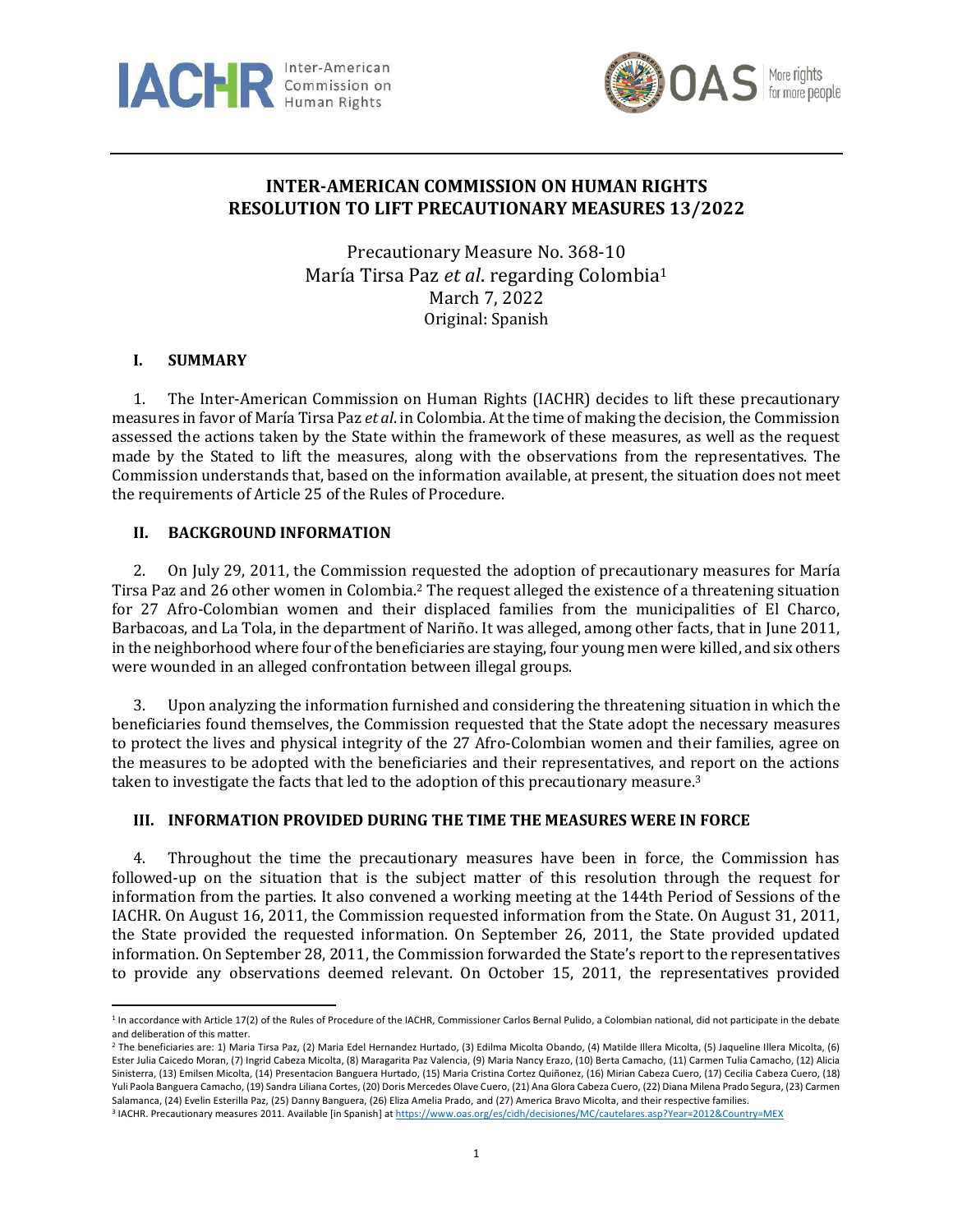



information. On December 15, 2011, the Commission forwarded the information provided by the representatives to the State. On January 11, 2012, the State provided updated information. On January 18, 2012, the Commission forwarded the information to the representatives, requesting their comments. On February 22, 2012, the Commission convened a working meeting for the 144th Period of Sessions, scheduled for March 2012.

5. On July 22, 2012, the representatives provided additional information. On August 13, 2012, the Commission forwarded the information to the State. On August 16, 2012, the State provided updated information. On August 30, 2012, the Commission forwarded the State report to the representatives. On November 6, 13, and 21, 2012, the representatives submitted various reports. On November 14, 2012, the Commission requested information from the State. On December 1, 2012, the representatives contacted the Commission again. On June 18, 2013, the representatives provided additional information. On August 16 and October 21, 2013, the representatives submitted information. On November 26, 2013, the Commission requested updated information from the representatives. On December 31, 2013, the representatives provided updated information. On January 15, 2014, the Commission forwarded such information to the State. On February 12, 2014, the State submitted a report. On March 5, 2014, the representatives requested an internal consultation meeting. On March 7, 2014, the Commission forwarded the report submitted by the State to the representatives.

6. On May 5, 2014, the representatives provided updated information. On September 7, 2014, the representatives contacted the Commission. On December 18, 2014, the Commission forwarded the information to the State. On January 30, 2015, the State requested a timeline extension, which was granted on February 5, 2015. On February 11, 2015, the State provided the requested information. On April 2, 2015, the Commission forwarded the response to the representatives to present updated information on the beneficiaries' situation.

7. On September 1, 2015, the State presented a report. On December 21, 2015, the Commission requested the representatives to provide updated information. On April 24, 2017, the representatives provided information. On April 26, 2017, the Commission requested information from the representatives on the situation that was placing the beneficiaries at risk. On August 1, 2017, the representatives provided information, as well as on March 8, 2018. On April 5, 2018, the Commission requested updated information from the State. On November 29, 2018, the representatives submitted a report. On May 7, 2019, the Commission forwarded such a report to the State to make the observations deemed pertinent. On June 6, 2019, the State requested a time extension, which was granted. On July 25, 2019, the State submitted a report and requested that the precautionary measures be lifted. On July 31, 2019, the State sent another communication. On August 5, 2019, the Commission forwarded it to the representatives to provide their observations. On December 3, 2019, the State presented a report.

8. On January 22, 2020, the Commission requested the representatives to provide an update on the beneficiaries' status. On September 11, 2020, the State submitted a communication in which it reiterated its request for the precautionary measures to be lifted. On October 27, 2020, the representatives provided information. On December 3, 2020, the State reiterated its request to lift the measures. On January 8, 2021, the representatives provided information. The State reiterated its request to lift the measures on March 3, April 29, June 17, September 27, and December 7, 2021. On January 14, 2021, the Commission forwarded the State's request for comments to the representatives. On February 18, 2022, the Commission requested again its comments from the newly accredited representatives. However, no response has been received.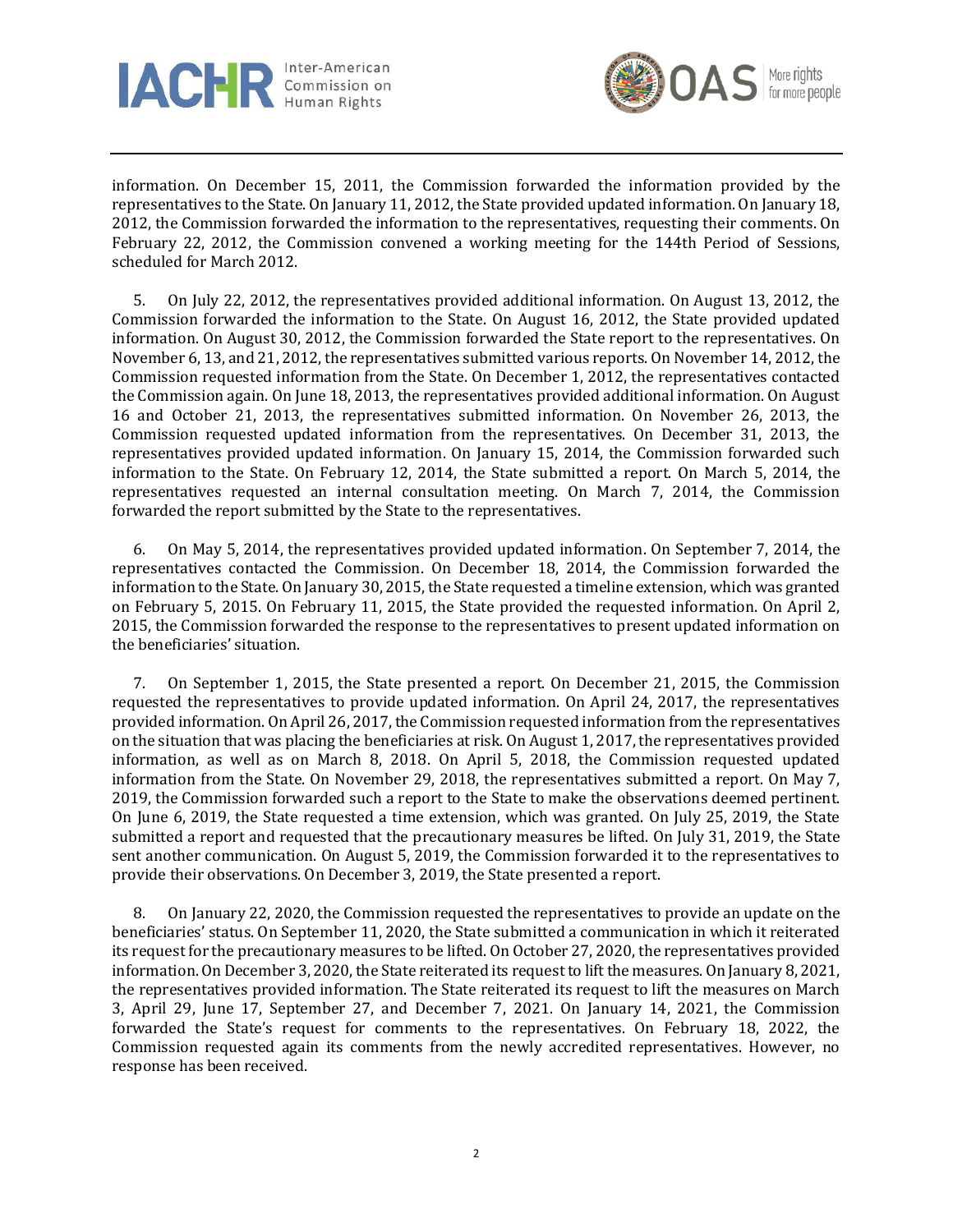



## **A. Information provided by the State**

9. On August 31, 2011, the State reported that on September 9, 2011, a meeting would be held with the beneficiaries, their representatives, and the different state institutions concerned. On September 26, 2011, the State reported that the meeting was attended by 18 of the 27 beneficiaries. At that meeting, the representatives presented a list of proposed measures such as comprehensive humanitarian assistance, protection of their fundamental rights, health care for the beneficiaries and their families, relocation of the families, and the implementation of a socioeconomic project, among others. The State reported that there are two investigations: one concerning the displacement of the 27 beneficiaries and their families and the other concerning the threats against the beneficiary Presentación Bonguera. The State also reported on the humanitarian care provided to the beneficiaries. Specifically, it was referred to the fact that 22 of the 27 beneficiaries have been included in the Unified Registry of Displaced Population (*Registro Único de Población Desplazada*, RUPD) and have benefited from emergency humanitarian aid. Regarding the matter regarding the return requested by the beneficiaries, the State informed that the case must be analyzed by the Departmental Committee for Attention to the Displaced Population of Valle del Cauca (*Comité Departamental de Atención para la Población Desplazada del Valle del Cauca*) so that the appropriate measures can be adopted. It was reported that the Commander of the Cali Metropolitan Police contacted the representatives to discuss protective material measures. A meeting was held on August 5, 2011, at which the individual self-protection measures were presented.

10. On January 11, 2012, the State submitted a report confirming that it had received the applicant's right of appeal requesting information on the measures adopted in relation to the precautionary measures and informing that the request had been forwarded to the relevant authorities. It was reported that December 1, 2011, was proposed as the date for a consultation meeting, and that the proposal was neither accepted nor rejected by the applicants. Therefore, the required procedures to ensure the presence of the beneficiaries were not carried out. The Secretariat of Ethnic Affairs of the Government of Valle de Cauca expressed its willingness to accompany the various processes aimed at ensuring dignified living conditions for the beneficiaries; the Secretariat of Territorial Development and Social Welfare, together with the Ombudsperson's Office, the *Personería Municipal*, and the Attorney General's Office are working to implement material protection measures; and the Colombian Institute for Family Welfare (ICBF) is working in coordination with the Secretariats of Education to ensure continuity in the school system. The State conducted a follow-up on the situation of the beneficiaries and has initiated activities aimed at addressing the requests for the implementation of the precautionary measures made by the applicants. The State stated that the National Police is prepared to take the necessary measures to guarantee the rights of the beneficiaries.

11. On August 16, 2012, the State reported that the Unit for Attention and Reparation to Victims (UARIV) provided a forum for consultation on March 29, 2012, so that the representatives could report on the situation of the beneficiaries. At this meeting, it was agreed to hold a workshop to learn about the conditions of each nuclear family and thus be able to implement the most appropriate measures to guarantee the rights of the beneficiaries. The workshop was held on April 26 and 27, 2012. The situation of the beneficiaries who were not registered in the Unified Registry of Victims was verified and 26 of the 27 families have now regularized their records. It is reported that the registry of one of the beneficiaries has not been possible because there is a mismatch between the documents sent and those in the national databases, and due to the fact that it has not been possible to contact this person. Regarding the return proposal, it was indicated that the area does not have the necessary security levels to allow the displaced persons to return to their residences. In addition, it was reported that the beneficiaries did not express a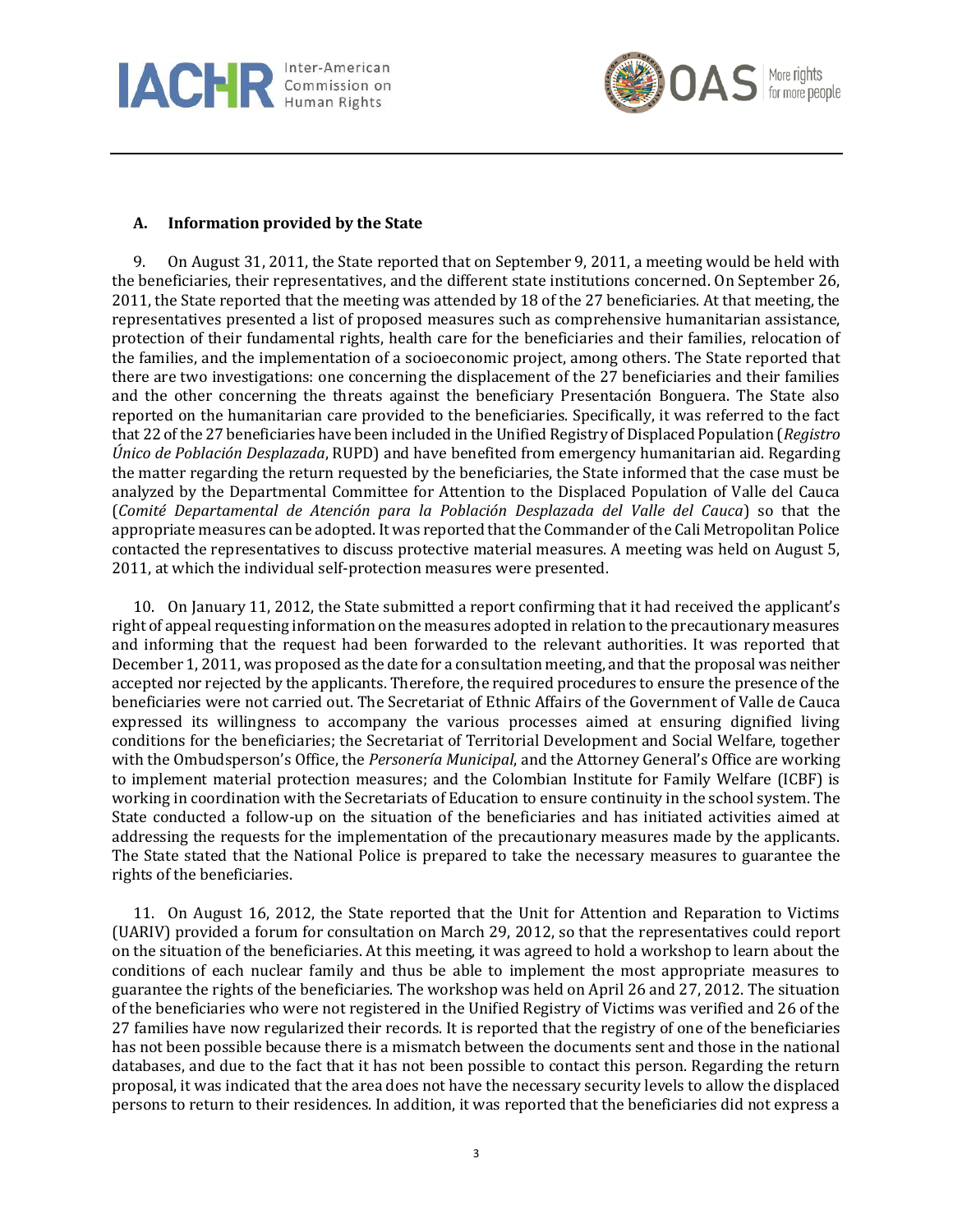



shared interest in returning or relocating, and therefore an individualized process would have to be carried out. Information on the material protection measures was also reported, among which they state: (i) constant communication of the Head of the Human Rights Office of the Cali Metropolitan Police with certain beneficiaries; (ii) occasional visits to the places of residence: and (iii) activation of the "Plan Padrino", a deployment of police personnel to carry out direct accompaniment with the beneficiaries. With regard to the investigations carried out in order to clarify the facts that gave rise to the precautionary measures, the State reports that the Attorney General's Office has initiated five investigations for the crimes of forced displacement, threats and theft.

12. On February 12, 2014, the State informed that certain beneficiaries have received a rental subsidy and that the inclusion of the beneficiaries in the free housing program in the Municipality of Santiago de Cali is being negotiated. As a result of this action, four houses have reportedly been allocated. It is also reported that the Secretariat of Government has provided the beneficiaries with accommodation vouchers valued at approximately US\$200. The State reported that there are internal problems with the beneficiaries, due to disagreements regarding who would be named as beneficiaries, as well as the fact that the beneficiaries themselves state that they do not require material protection measures because these generate possible retaliation by the illegal armed groups that control the area in which the beneficiaries live. It is reported that (i) the Mayor's Office of Cali has begun to take steps so that the beneficiaries can benefit from the Family Housing Subsidy; (ii) the National Protection Unit has implemented protective material measures in the form of relocation support. It was also reported that the Committee for Risk Evaluation and Recommendation of Measures (CERREM) conducted a risk assessment, classifying most of the beneficiaries within the ordinary risk category, and Presentación Banguera within the extraordinary risk category. It is important to point out that during the month of November 2013, the Regional Ombudsperson's Office held several meetings that had to be suspended due to the non-attendance and lack of availability of the beneficiaries. The State concludes that it has provided the beneficiaries with all the institutional support available regarding humanitarian assistance related to displacement, as well as the implementation of measures for prevention and protection by the National Protection Unit. In addition, the State has submitted a report which provides an overview of the situation of each of the beneficiaries and the specific measures taken in favor of each of them.

13. The State reported that consultation meetings were held: (i) on May 15, 2012 in which the delivery of dwellings to the beneficiaries was discussed; (ii) on February 7, 2013 in which they reviewed compliance with the commitments that the different entities made to the beneficiaries; (iii) on May 7, 2013 in which information on the inter-institutional and intersectoral assistance provided to the beneficiaries was discussed; and (iv) on May 28, 2013 in which the scope of the precautionary measures and the risk level assessment carried out by the National Protection Unit were explained. It is alleged that at no time has the accompaniment of the beneficiaries in the working meetings been prevented and that the minutes of the meetings confirm that the beneficiaries attended the meetings on May 7 and 28, 2013. Material protection measures have also been taken, such as the granting of relocation support in 2012 equivalent to one legal monthly minimum wage (SMLMV) for a three-month period until a risk assessment is carried out; the assessment classified most of the beneficiaries as being at ordinary risk category and, therefore, no additional measures were granted. The risk of the beneficiary Presentación Banguera was qualified as extraordinary reason why the following measures were granted: (i) a transport subsidy of 3 SMLMV for a period of six months, (ii) a means of communication, and (iii) a vest for a period of 12 months. Additionally, a new risk assessment is presented in which the risk category of the beneficiary Presentación Banguera was rated as ordinary and the risk category of the beneficiaries Edilma Micolta Obando and Doris Mercedes Olave Cuero was rated as extraordinary. Due to the new risk assessment, the beneficiaries have received protective measures such as temporary relocation subsidies, relocation assistance, and means of communication, among others.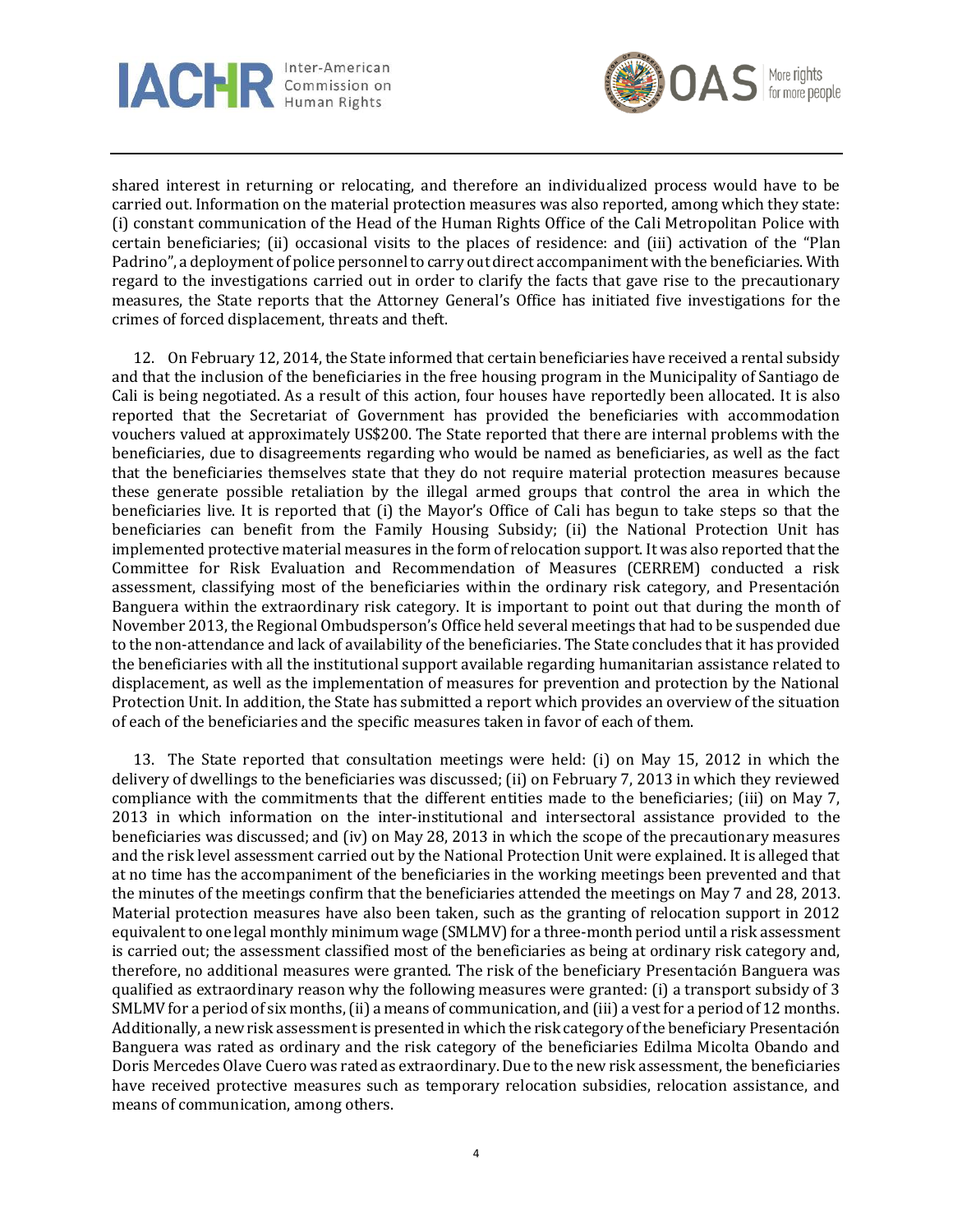



14. On September 1, 2015, the State provided a report in which it informs the Commission regarding the death of the beneficiary Maria Tirsa Paz on June 6, 2015, as a result of cancer. On July 25, 2019, the State submitted a report in which it states that the National Protection Unit conducted a risk assessment in 2013, the result of such information was the rating of an ordinary risk, furthermore, that the beneficiaries have not requested an assessment to be conducted again. The Ministry of National Defense reported that in 2011, police patrols were conducted at the beneficiaries' homes and that the Human Rights Office was in permanent communication with the beneficiary Maria Tirsa Paz. She reportedly informed them that since 2014 she has not had any contact with the other beneficiaries due to a problem with the applicant organization. Such communication ended in 2015 due to the death of Ms. Tirsa. It was reported that the National Protection Unit requested the Metropolitan Police of Cali to take preventive protection measures while a risk assessment of beneficiary Presentación Banguera is being conducted. It was also reported that the beneficiaries are included in the official victims' registry. Finally, it is reported that the State does not know the whereabouts of the beneficiaries and their willingness to continue being beneficiaries of the precautionary measures; therefore, they request that the precautionary measures be lifted.

15. On July 31, 2019, the State referred to the investigations being carried out regarding the crime of forced displacement, stating that the Prosecutor's Office is monitoring the progress of the investigations and the development of the peace agreements with the operation of transitional justice in the post-conflict framework. On December 3, 2019, the State submitted a report in which it encloses information on the humanitarian aid provided to the beneficiaries, the information refers to the humanitarian aid payments granted to the beneficiaries and the administrative proceedings issued in their favor. On September 11, 2020, the State provided additional information, noting that: (i) the National Protection Unit adopted emergency assistance in favor of the beneficiaries consisting of a relocation support amounting a minimum wage for three months; (ii) in 2013, a risk level assessment was carried out, resulting in the categorization of ordinary risk for the beneficiaries Alicia Sinisterra Góngora, Presentación Banguera Hurtado, Carmen Tulia Camacho Micolta, Bertha Camacho Hurtado, América Bravo Micolta, Jackeline Llera Micolta, Danny Banguera Camacho, Yuli Paola Banguera Camacho, Miriam Cabezas Cuero, María Tirsa Paz Ordoñez, Evelin Ivani Esterilla Paz, Sandra Liliana Cortés, Ana Gloria Cabezas Cuero, María Nancy Erazo Castillo, María Edel Hernández Hurtado, and Margarita Paz Valencia; (iii) with respect to the beneficiaries Doris Mercedes Olave Cuenú and Edilma Micolta Obando, protective measures are implemented: Ms. Micolta has been granted temporary relocation assistance in the amount of two Minimum Wages for three months, transportation support, a means of communication and a bulletproof vest for twelve months; and Ms. Obando has been granted transportation support equivalent to a Minimum Wage, a communication device and a bulletproof vest for twelve months; (iv) on April 2, 2020, the National Protection Unit requested the Cali Metropolitan Police Command to implement preventive measures, while the risk level assessment process is being carried out in favor of Ms. Presentación Banguera Hurtado; and  $(v)$  at the beginning of 2014, Ms. María Tirsa announced that she was incommunicado with the other beneficiaries; also, the Justice and Dignity Corporation sent a statement informing that they did not represent María Tirsa Paz or Evelin Estrilla Paz and indicating that she does not know the whereabouts of María Cristina Cortés Quiñonez, Sandra Liliana Cortés, Margarita Paz Valencia or María Nancy Erazo, and therefore, they were unaware of their willingness to continue as beneficiaries of the precautionary measure.

16. Finally, between 2020 and 2021, the State reiterated its request to have the measures lifted through various communications.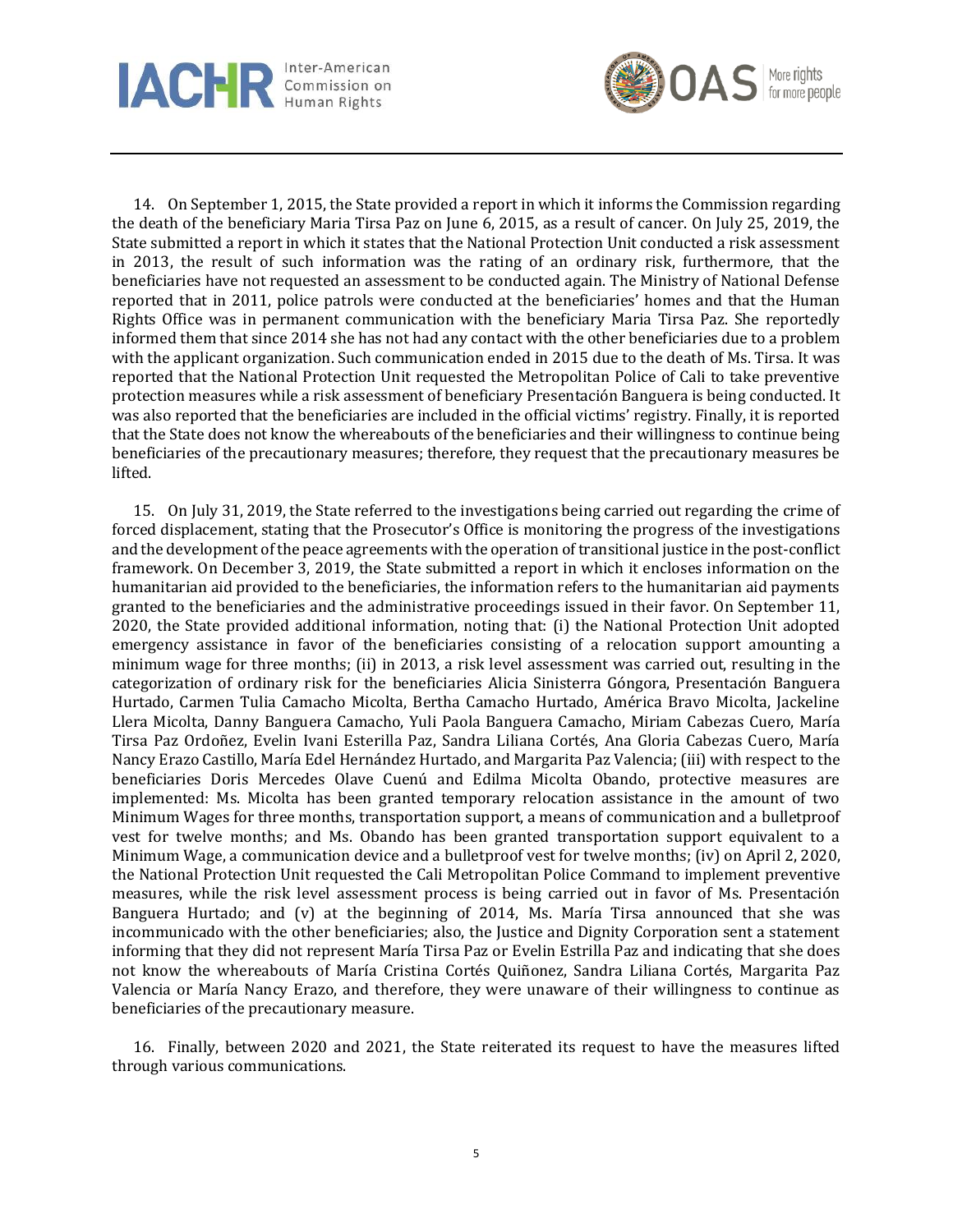



### **B. Information provided by the representatives**

17. On October 15, 2011, the representatives provided information which indicated that only two beneficiaries had the service of protection rounds, a service provided by the Human Rights Section of the National Police. They reported that no comprehensive protection plan has been organized for the beneficiaries. It was reported that only one consultation meeting on precautionary measures had been held and that the beneficiaries had not received a response to the requests made in the context of that meeting. The representatives indicated that they had filed a right to petition, so a meeting was held on December 1, 2011, in the city of Bogotá. Regarding the investigations that led to the precautionary measures, it was reported that there is an investigation at the Sectional Prosecutor's Office (*Fiscalía Seccional*) in Tumaco. Regarding threatening events, they reported that the beneficiaries Presentación Bonguera and Rosa Mila Micolta are constantly "harassed" by the gangs that control their place of residence (*invasión* Brisas de la Paz). Police presence was requested, but this allegedly worsened the situation, which led to death threats. Accordingly, a request was made to reduce the police presence. It was stated that some beneficiaries allegedly had to leave their homes and had no way to pay for accommodation.

18. On July 22, 2012, the representatives stated that two conciliation meetings had been held: on September 9, 2011, and on March 9, 2012. At those meetings, no information was provided on the actions taken to comply with the measures. It was reported that at the working meeting held on March 26, 2012, the State made a commitment to submit a relocation and return plan. They reported that the beneficiaries were in a situation of "extreme poverty" and danger due to the area where they live. On November 6, 2012, the representatives stated that the State entities have informed the beneficiaries about the institutional offer, but such institutional services have not materialized. They reported that, at the working meeting of September 7, 2012, it was established that a meeting would be held where an action plan would be presented to address the situation of the beneficiaries. They indicated that the meeting had not been held. The beneficiaries stated that they are subject to "threats."

19. On November 13, 2012, the representatives reported that six of the 27 beneficiaries had been declared a "military target" by the gangs that control the Agua Blanca district in Cali, the area where the beneficiaries resided. Additionally, they reported that: (i) on October 28, 2012, gang members took the 3 year-old grandson of the beneficiary Presentación Banguera and began practicing target shooting, the child was returned to his grandfather due to the insistence of the community and before retiring the gang members told the beneficiary "old snitch, we are going to kill you and your family"; (ii) on November 1, 2012, the beneficiaries Rosa Mila Micolta and her 11-year-old son saw the gang members shooting and tried to flee the place, the gang members intercepted them, put a gun to her head and told the beneficiary "those who run are snitches, and here snitches die"; (iii) on November 1, 2012, gang members tried to forcibly enter the home of the beneficiary Presentación Banguera; (iv) the beneficiary Ana Gloria Cabeza has received death threats for not paying the "tax" charged by the gangs and since October 28, 2012 her 16-year-old daughter has received death or rape threats for not wanting to join the gang; (v) on November 5, 2012, there was a confrontation between gang members and the house of the beneficiary Ana Gloria Cabeza received several bullet hits; (vi) on November 8, 2012 the 12-year-old son of the beneficiary was threatened in the following terms: "son of a bitch we are going to cut you in little pieces and your whole family, you have to leave here because the order is to kill the snitches"; (vii) on November 11, 2012 gang members gave one day to the beneficiaries Ingrid Micolta and Rosa Mila Micolta to leave the area because "here the snitch leaves or we kill it"; (viii) on November 12 the minor Diana Cabeza Cuero was physically assaulted; and (ix) the 13-year-old girl, M.E.M., was recruited by the gangs, and her 'family's attempts to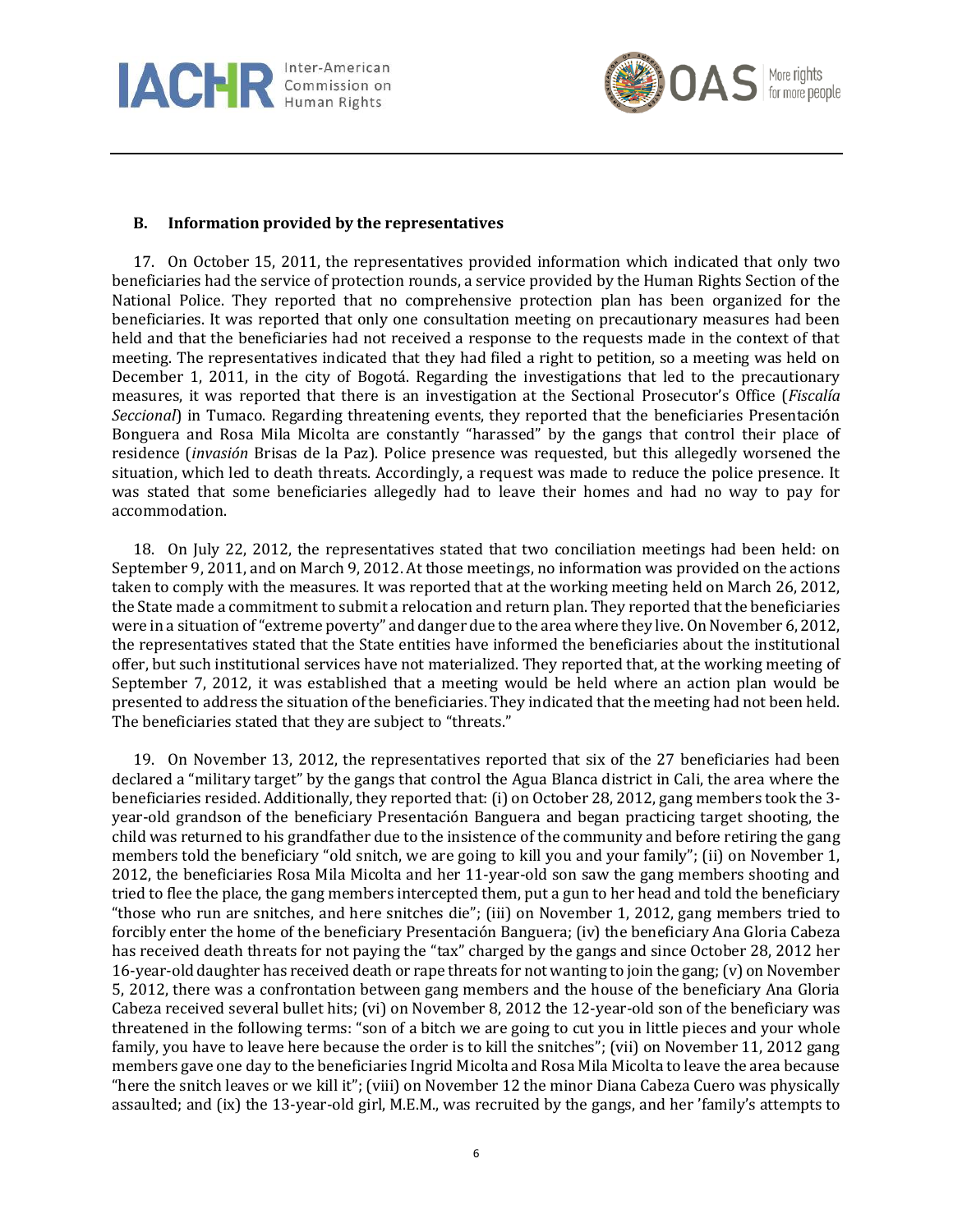



recover her have only brought about more death threats to her family. On December 1, 2012, the representatives reported that the State adopted urgent measures for the relocation of the beneficiaries and their families. It was indicated that the State undertook to submit a permanent relocation plan.

20. On June 18, 2013, the representatives reported that the beneficiaries and their families were still in a situation of displacement. They reported that on May 18, 2013, the beneficiaries and their families were abruptly removed by the National Police's anti-riot section, the Mobile Anti-Riot Squad (*Escuadrón Móvil Antidisturbios*, ESMAD), from the Cali Housing Secretariat (*Secretaría de Vivienda*), where they went to demand shelter. On August 16, 2013, the representatives requested that a working meeting be held to submit to the State a request for return to the Pacific Coast of Nariño. On October 21, 2013, the representatives attached a right to petition dated October 8, 2013, in which they requested compliance with the precautionary measures. On December 31, 2013, the representatives reported on the dangerous situation in the Agua Blanca area where the beneficiaries lived. The beneficiaries reportedly had to flee their homes and live in the corridors of the Housing Secretariat. The applicants stated that they heard that government entities were giving "donations" to the beneficiary Maria Tirsa Paz to convince the other beneficiaries to renounce the precautionary measures. Moreover, they stated that they do not have contact with four beneficiaries and, consequently, do not know if they still want to be beneficiaries of the precautionary measures.

21. On March 5, 2014, the representatives requested an internal consultation meeting. On May 5, 2014, the representatives reiterated previous allegations. It reported that they received help for three months. Regarding the free housing program, it was indicated that two beneficiaries allegedly had access, pending the delivery of the houses. On September 7, 2014, the representatives questioned the implementation of the precautionary measures. On April 24, 2017, the representatives contacted the Commission to report on a change in representatives. On August 1, 2017, the representatives reiterated the change in the representatives. On March 8, 2018, one of the beneficiaries reported that she still does not have "decent housing". On November 29, 2018, the representatives questioned the State, reiterating previous allegations, and indicated that the risk assessment had not been carried out. Subsequently, they stated that police protection had allegedly been taken away from them and that risk assessments indicated an "ordinary" risk.

22. Finally, on October 27, 2020, the representatives again reported on the change in representatives and stated that the situation of the beneficiaries is "critical" (without details). On January 8, 2021, the beneficiaries reiterated previous allegations.<sup>4</sup>

### **IV. ANALYSIS OF THE REQUIREMENTS OF URGENCY, SERIOUSNESS, AND IRREPARABLE HARM**

23. The precautionary measures mechanism is part of the Commission's function of overseeing compliance with the human rights obligations set forth in the Charter of the Organization of American States, and in the case of the Member States that have not yet ratified the American Convention, the Declaration of the Rights and Duties of Man. These general oversight functions are established in Article 18 of the Statute of the IACHR, and the precautionary measures mechanism is described in Article 25 of the Commission's Rules of Procedure. In accordance with this Article, the Commission grants precautionary measures in serious and urgent situations in which these measures are necessary to avoid irreparable harm to persons.

<sup>4</sup> It was indicated that they are unemployed. They have no money. They have no place to live.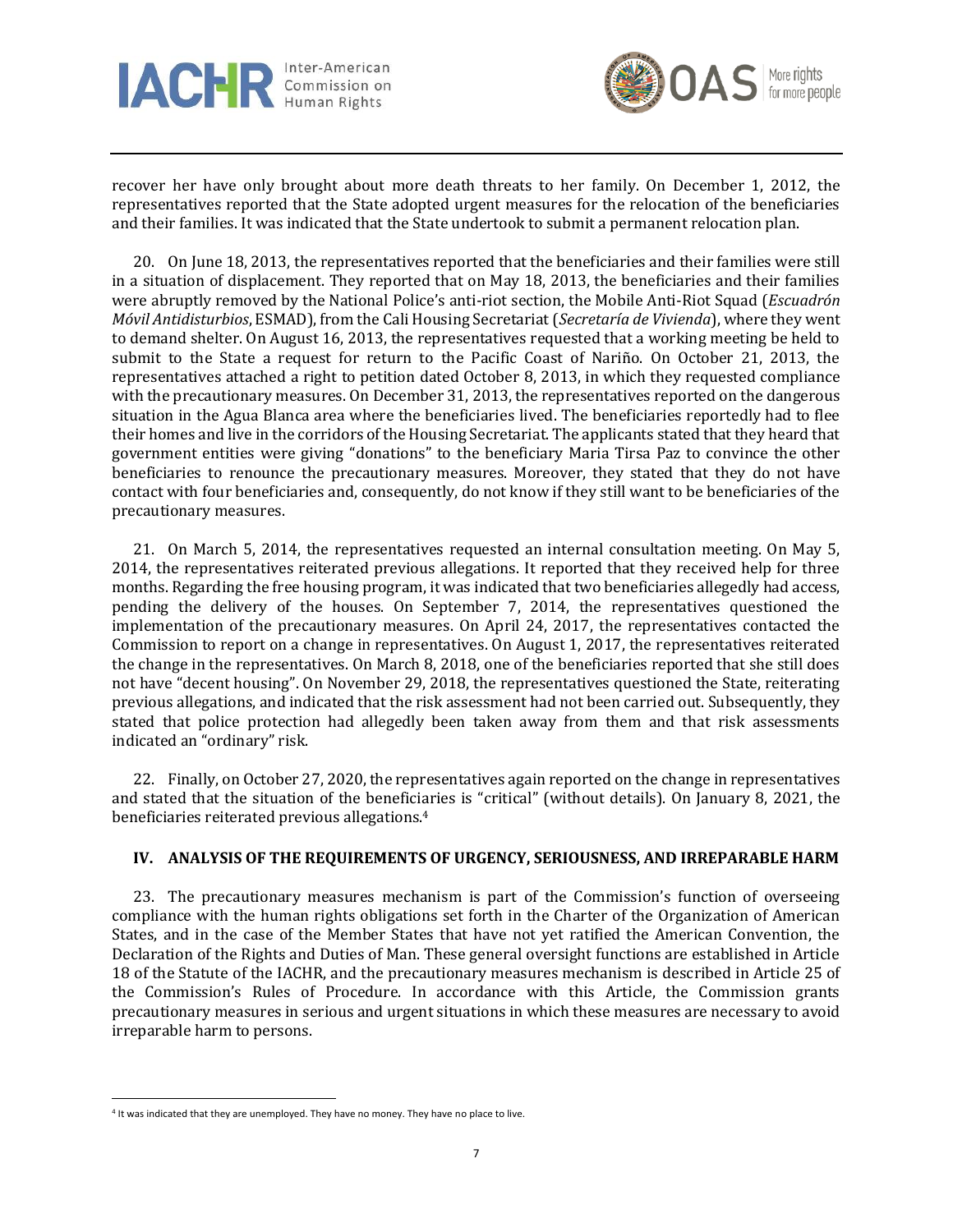



24. The Inter-American Commission and the Inter-American Court of Human Rights have established repeatedly that precautionary and provisional measures have a dual nature, both protective and precautionary. Regarding their protective nature, these measures seek to avoid irreparable harm and preserve the exercise of human rights. Regarding their precautionary nature, these measures have the purpose of preserving legal situations while they are under consideration by the IACHR. In the process of reaching a decision, according to Article 25(2) of the Rules of Procedure, the Commission considers that:

- a) "serious situation" refers to a grave impact that an action or omission can have on a protected right or on the eventual effect of a pending decision in a case or petition before the organs of the inter-American system;
- b) "urgent situation" refers to risk of threat that is imminent and can materialize, thus requiring immediate preventive or protective action; and
- c) "irreparable harm" refers to injury to rights which, due to their nature, would not be susceptible to reparation, restoration or adequate compensation.

25. With respect to the foregoing, Article 25(7) of the Commission's Rules of Procedure establish that "decisions granting, extending, modifying, or lifting precautionary measures shall be adopted through reasoned resolutions." Article 25(9) sets forth that "the Commission shall evaluate periodically, at its own initiative or at the request of either party, whether to maintain, modify or lift the precautionary measures in force." In this regard, the Commission should assess if the serious and urgent situation and possible irreparable harm that caused the adoption of the precautionary measures persist. Moreover, the Commission shall consider whether new situations have subsequently arisen that might meet the requirements set forth in Article 25 of the Rules of Procedure.

26. Similarly, while the assessment of the procedural requirements when adopting precautionary measures is carried out from a *prima facie* standard, keeping such measures in force requires a more rigorous evaluation.<sup>5</sup> In this sense, when no imminent risk is identified, the burden of proof and argument increases over time.<sup>6</sup> The Inter-American Court has indicated that the passage of a reasonable period of time without any threats or intimidation, added to the lack of imminent risk, may lead to the lifting of international protection measures.<sup>7</sup>

27. In this matter, the Commission recalls that the precautionary measures were granted in 2011 in light of the available information, which indicated that the beneficiaries were at risk due to the situation of violence in the area. After the approximately 11 years these precautionary measures have been in force, the Commission notes that the State implemented a series of measures in favor of the beneficiaries, including the following:

- Consultation meetings with interested parties with a view to addressing proposals for assistance to beneficiaries (see *supra* paras. 9, 10, 11, 12 and 13);
- Humanitarian care and inclusion measures of the beneficiaries in the Unified Registry of Displaced Population (see *supra* paras. 9 and 15), as well as those other measures adopted by several competent bodies (see *supra* para. 10);
- Inclusion of beneficiaries in the free housing and other economic subsidies program (see *supra* paras. 12 and 13);

<sup>5</sup> I/A Court H.R., Provisional Measures regarding Mexico, Order of February 7, 2017, paras. 16 and 17. Available [in Spanish] at [http://www.corteidh.or.cr/docs/medidas/fernandez\\_se\\_08.pdf](https://www.corteidh.or.cr/docs/medidas/fernandez_se_08.pdf)

<sup>6</sup> Ibid. 7 Ibid.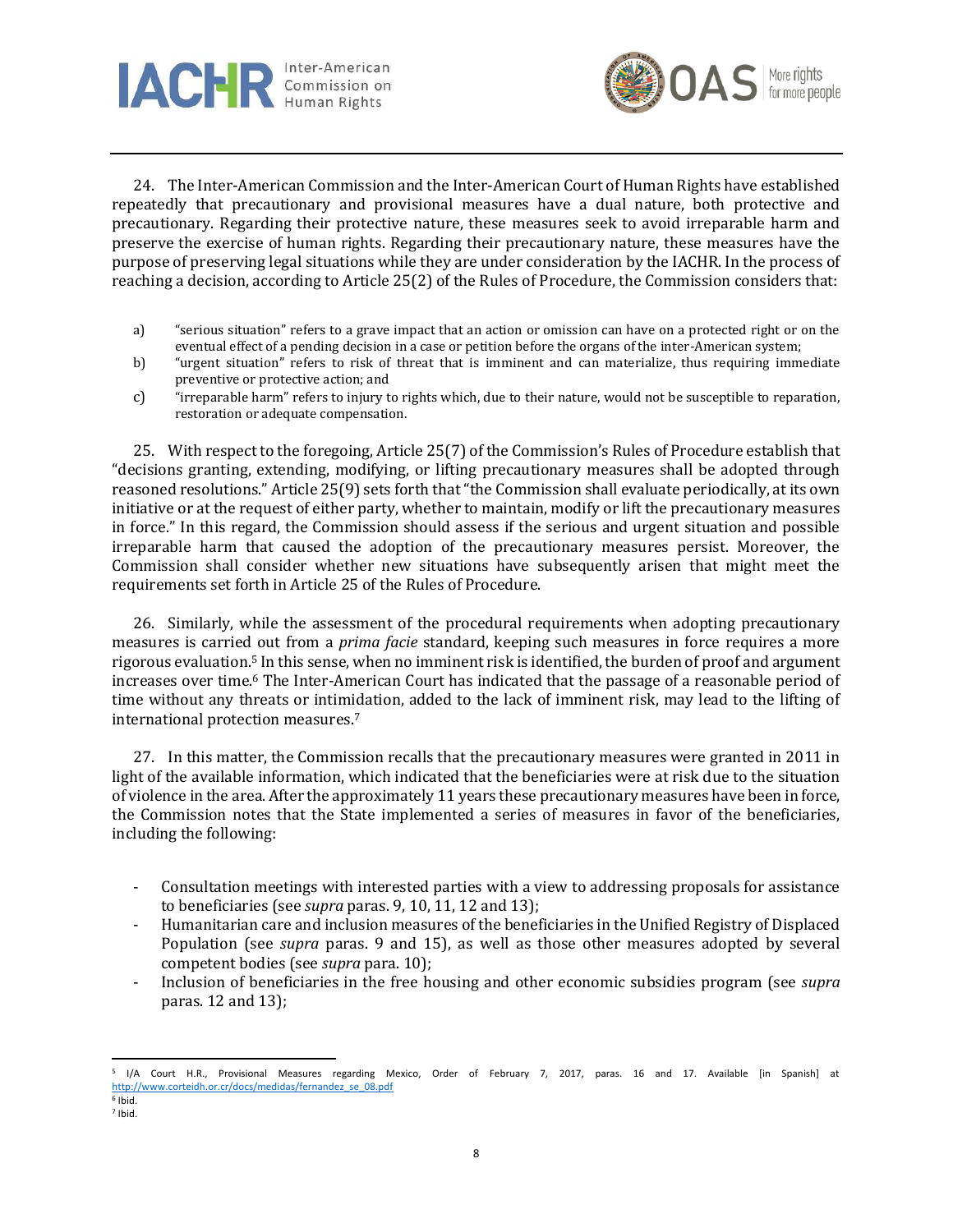



- Study for the possible return of the beneficiaries by the Departmental Committee for Attention to the Displaced Population of Valle del Cauca (see *supra* para. 9), it had been indicated that the security levels would not allow this. In this regard, it was indicated that there was no collective request for return and that an individualized process had to be promoted (see *supra* para. 11);
- Material protection measures by the National Police (see *supra* para. 11), as well as economic support for relocation (see *supra* paras. 12 and 13);
- Scope on the status of open investigations related to this matter (see *supra* paras. 9, 11 and 15).

28. The Commission welcomes the actions taken by the State in the framework of the implementation of these precautionary measures. The Commission also notes that the State conducted risk assessments of the beneficiaries with a view to identifying the specific security measures to be implemented. In this regard, the information available indicates that by 2014 most of the beneficiaries were at "ordinary" risk, and another at "extraordinary" risk (see *supra* para. 13). Subsequently, by 2019, the risk assessments carried out indicated an "ordinary" risk (see *supra* para. 14). In any case, the Commission observes that, whether under "ordinary" or "extraordinary" risk, the State implemented security measures in favor of the beneficiaries as appropriate (see *supra* para. 13).

29. Regarding the situation of the beneficiaries, the Commission notes that the representatives provided substantial information until 2012, and subsequently, by 2014, they presented general questions on how the precautionary measures were being implemented by the State. At later dates, the representatives continued questioning in a general way the implementation of the precautionary measures. However, they did not provide detailed and individualized information on each of the beneficiaries, despite the requests made by the Commission over time. The above information was necessary since the State has reported on a series of actions that have been implemented in favor of the beneficiaries. The most recent reports of the representatives do not provide chronological, detailed, and individualized information on the situation of the beneficiaries, but focus on reiterating previous and general allegations about the poverty situation of the beneficiaries.

30. Even despite this, the Commission notes that, according to the information available, the representatives or beneficiaries have not filed complaints or requested a risk assessment to determine protection measures to be implemented (see *supra* para. 14). In this regard, the representatives did not provide information on new events that could account for an "imminent" risk under the terms of Article 25 of the Rules of Procedure. The representatives also did not explain why no protection was requested or why no internal complaints were made against alleged ongoing threatening events. The most recent events that have been provided by the representatives date from 2012 and 2013, while approximately 9 years have elapsed since then. In addition to the above, on September 1, 2015, the State reported that the beneficiary Maria Tirsa Paz died on June 6, 2015, as a result of cancer (see *supra* para. 14); that it was not aware of the willingness of the beneficiaries to continue with protection measures (see *supra* para. 14); and that one of the representatives reportedly indicated that she did not have contact with certain beneficiaries (see *supra* para. 15). The Commission understands that this matter is related to the absence of complaints or requests for protection from the beneficiaries. Recently, the representatives also failed to report on new facts that could be classified as "imminent" risk against the beneficiaries, which is especially relevant in view of the repeated request to lift the precautionary measures by the State.

31. In this regard, the Commission emphasizes that the State has requested the lifting of the precautionary measures since July 25, 2019, and has reiterated such a request on September 11, 2020, December 3, 2020, March 3, April 29, June 17, September 27, and December 7, 2021. After forwarding the